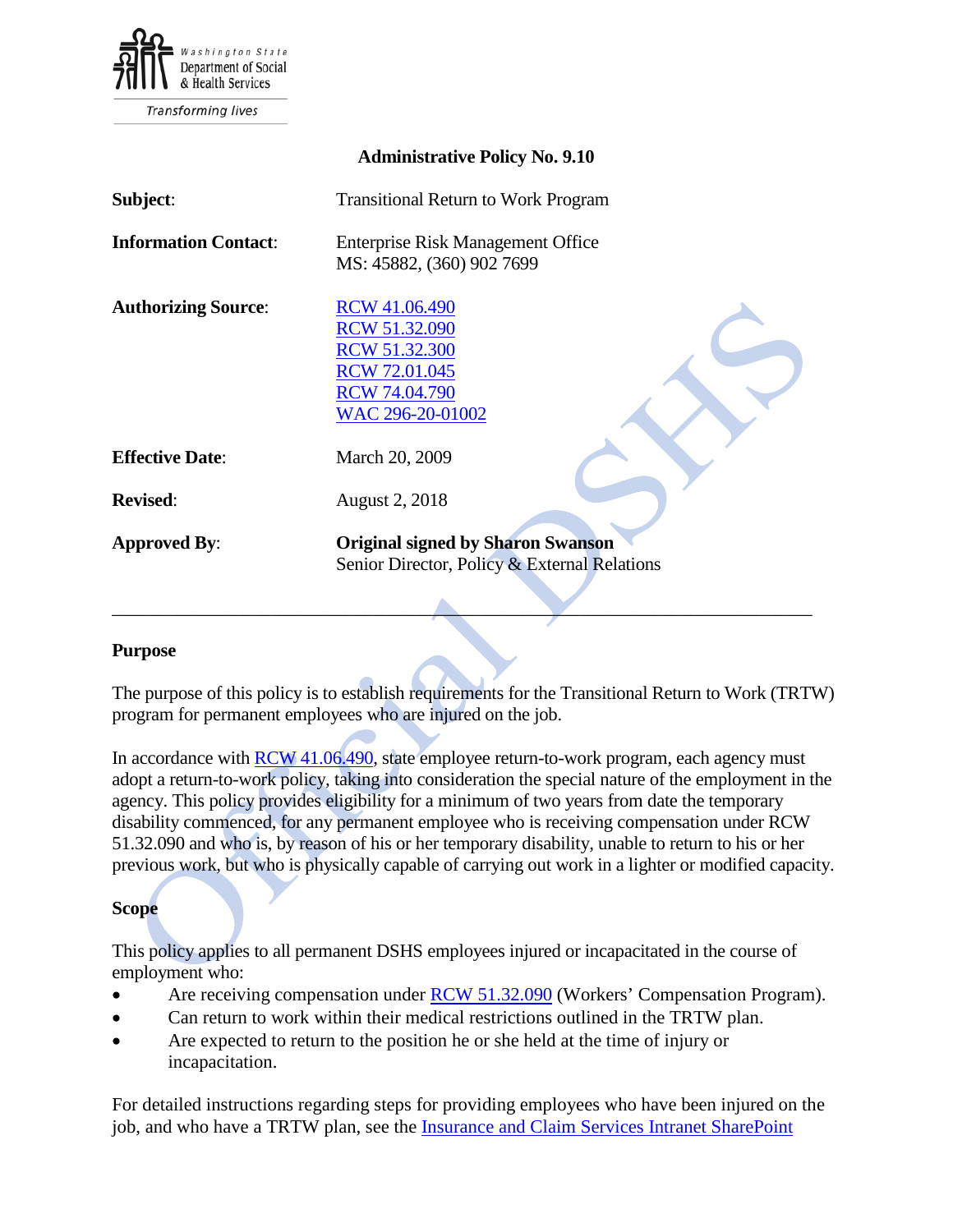Administrative Policy No. 9.10 August 2, 2018 Page 2

intranet site or contact your Loss Prevention Consultant.

# **Definitions**

**Access area** means the work location within a reasonable commuting distance that considers the employee's physical limitations.

**Appointing authority** is the individual lawfully authorized to appoint, transfer, layoff, reduce, dismiss, suspend, or demote employees.

**Loss Prevention Consultant** is the person designated by the appointing authority to process claims, develop TRTW assignments, and act as the primary contact.

**Healthcare provider** is the provider, accepted by the Department of Labor and Industries in adjudicating the employee's industrial insurance claim, who is authorized to sign the L&I Report of Accident, certify time off work, and establish medical restrictions for their patient.

**Permanent Employee** is an employee who has attained permanent status in a job classification upon his or her successful completion of a probationary, trial service or transition review period. A permanent employee who has accepted a temporary non-permanent appointment within his or her agency and holds permanent status in the classification the employee left is still considered a permanent employee.

**Supervisor** is the person observing and evaluating the employee in the TRTW assignment.

**Transitional Return to Work (TRTW)** means a temporary method of assigning different or modified duties to an employee who is expected to return to their regular job assignment. TRTW encompasses all alternative work assignments of a less physically or mentally demanding nature than regular work as established by the employee's attending physician. The employee's TRTW assignment includes one or a combination of the following:

- **Gradual return** means the regular job is performed at reduced hours.
- **Restricted duty** means the regular job is performed with some tasks limited or eliminated.
- **Job modification** means the regular job is performed with some equipment or method of work modified.
- **Light duty** means the regular job is not performed. A lighter group of work tasks are assigned.

# **Policy Requirements:**

The DSHS appointing authority is responsible for implementing a TRTW program taking into consideration the unique work and business needs of the administration, facility, or office. The Enterprise Risk Management Insurance Services program manager is responsible for designating a loss prevention consultant to implement individual, specific TRTW plans and assignments.

A. The appointing authority must ensure TRTW plans: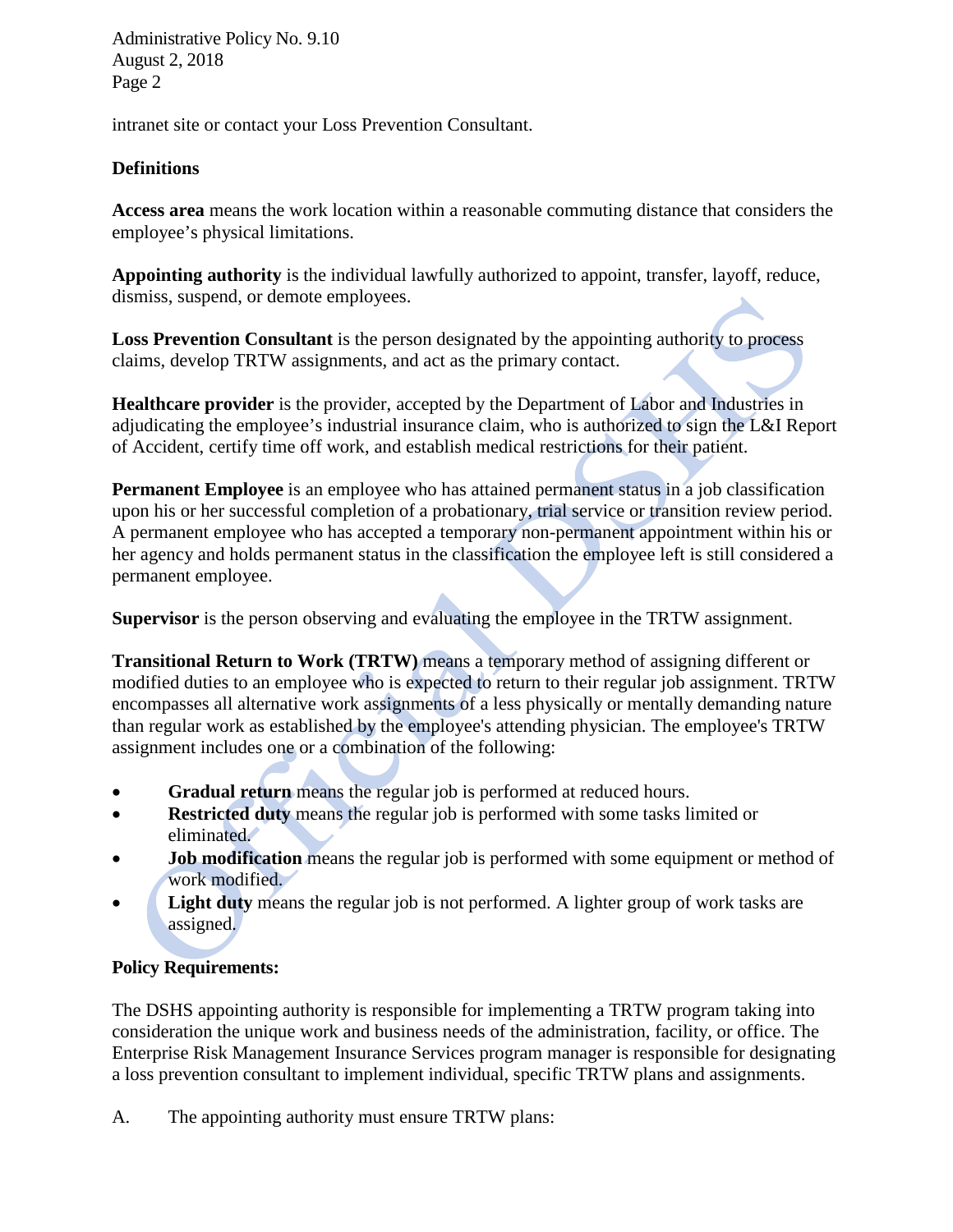Administrative Policy No. 9.10 August 2, 2018 Page 3

- 1. Reflect the most reasonable and expedient means of returning the employee to work.
- 2. Include jobs within:
	- a. The employee's customary work site, when possible, if not possible;
	- b. The same division; or
	- c. Other DSHS divisions.
- 3. Require that both the employee and supervisor complete and sign the Transitional Return to Work Assignment form [\(DSHS form 02-524\)](http://asd.dshs.wa.gov/FormsMan/formDetails.aspx?ID=5015).
- 4. Take into consideration the employee's access area.
- 5. Do not exceed the employee's physical or mental capacities as determined by the health care provider.
- 6. Give the TRTW employee the opportunity to receive training related to the employee's regular duties that are within the employee's access area and physician specified work capacities.
- B. An employee is eligible to participate in the TRTW program for a minimum of two years from the date the employee's time loss started.
- C. An employee working in a TRTW assignment will be compensated at the salary range the employee was earning at the time of injury unless the TRTW assignment is categorized as "gradual return," or is a "light duty" assignment with reduced work hours. The employee then may qualify for Loss of Earning Power (LEP) benefits through the Department of Labor and Industries (L&I).
- D. Loss of Earning Power (LEP) while in a TRTW assignment:
	- 1. The employee working reduced hours must apply to L&I for LEP benefits. The employee completes the application form and provides a copy of their earnings statement to the loss prevention consultant who completes the employer portion of the form and forwards it to L&I (with a copy to the TRTW employee) so the L&I claims manager can determine eligibility.

2. The L&I claims manager determines the employee's eligibility and authorizes the LEP payment in accordance with [RCW 51.32.090.](http://apps.leg.wa.gov/RCW/default.aspx?cite=51.32.090)

- E. Assault benefits while in a TRTW assignment:
	- 1. Employees eligible for assault benefits under [RCW 72.01.045](http://apps.leg.wa.gov/RCW/default.aspx?cite=72.01.045) or [RCW 74.04.790](http://apps.leg.wa.gov/RCW/default.aspx?cite=74.04.790) and approved to receive those benefits under DSHS [Administrative Policy 9.02](http://one.dshs.wa.lcl/Policies/Administrative/DSHS-AP-09-02.pdf) will receive the assault benefit when on a TRTW assignment.